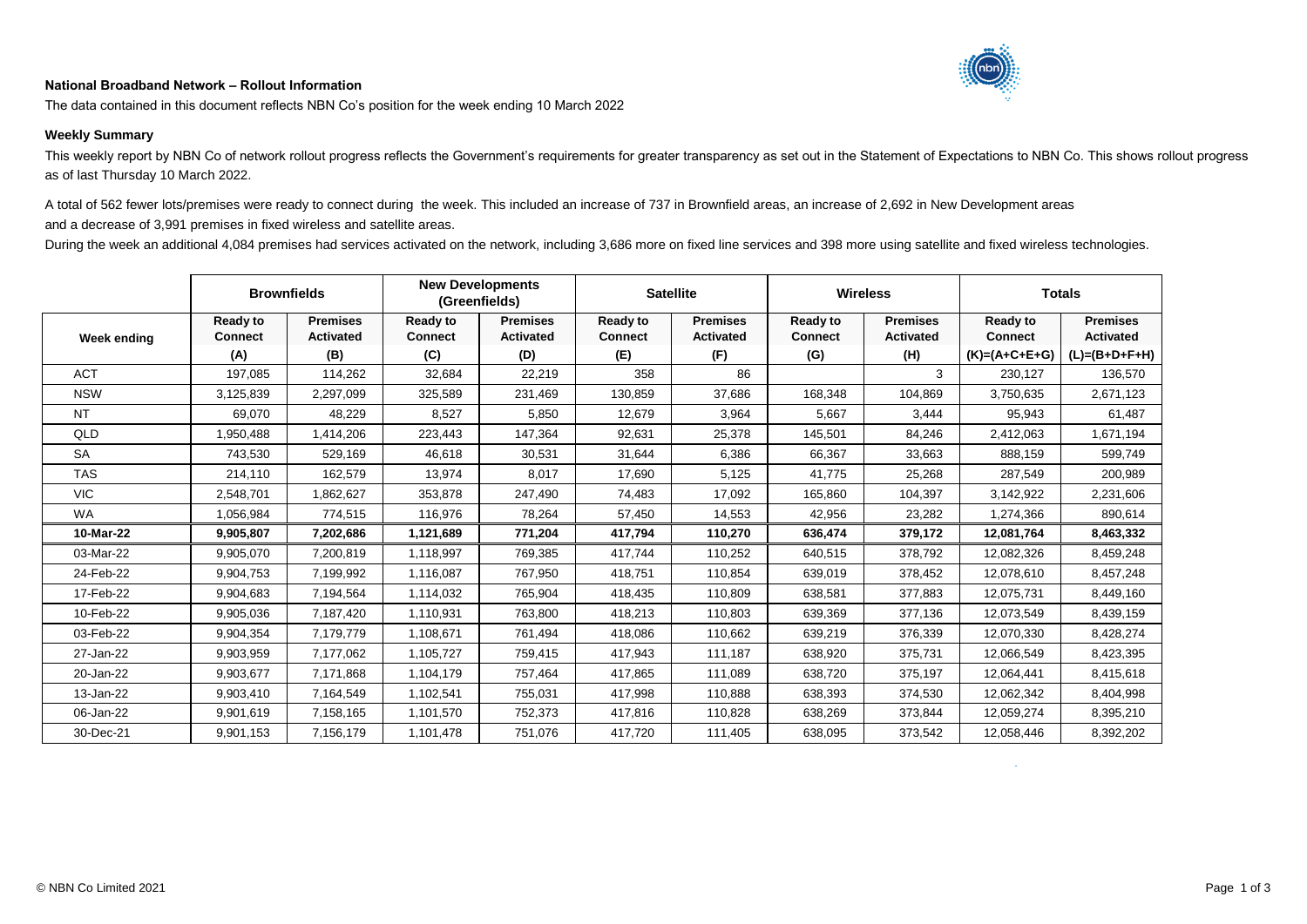## **National Broadband Network – Rollout Information**

The data contained in this document reflects NBN Co's position for the week ending 10 March 2022



|             | <b>Brownfields</b>                |                                     | <b>New Developments</b>           | (Greenfields)                       |                                   | <b>Satellite</b>                    |                                   | <b>Wireless</b>                     |                            |                                     |
|-------------|-----------------------------------|-------------------------------------|-----------------------------------|-------------------------------------|-----------------------------------|-------------------------------------|-----------------------------------|-------------------------------------|----------------------------|-------------------------------------|
| Week ending | <b>Ready to</b><br><b>Connect</b> | <b>Premises</b><br><b>Activated</b> | <b>Ready to</b><br><b>Connect</b> | <b>Premises</b><br><b>Activated</b> | <b>Ready to</b><br><b>Connect</b> | <b>Premises</b><br><b>Activated</b> | <b>Ready to</b><br><b>Connect</b> | <b>Premises</b><br><b>Activated</b> | Ready to<br><b>Connect</b> | <b>Premises</b><br><b>Activated</b> |
|             | (A)                               | (B)                                 | (C)                               | (D)                                 | (E)                               | (F)                                 | (G)                               | (H)                                 | $(K)=(A+C+E+G)$            | $(L)=(B+D+F+H)$                     |
| 23-Dec-21   | 9,900,601                         | 7,158,261                           | 1,101,295                         | 750,542                             | 417,678                           | 111,578                             | 637,927                           | 373,489                             | 12,057,501                 | 8,393,870                           |
| 16-Dec-21   | 9,899,591                         | 7,153,723                           | 1,097,952                         | 747,839                             | 417,548                           | 111,588                             | 637,563                           | 372,891                             | 12,052,654                 | 8,386,041                           |
| 09-Dec-21   | 9,898,836                         | 7,151,395                           | 1,095,020                         | 745,406                             | 417,399                           | 111,594                             | 633,491                           | 372,185                             | 12,044,746                 | 8,380,580                           |
| 02-Dec-21   | 9,898,610                         | 7,146,708                           | 1,091,050                         | 743,198                             | 417,179                           | 111,497                             | 637,103                           | 371,394                             | 12,043,942                 | 8,372,797                           |
| 25-Nov-21   | 9,898,160                         | 7,145,462                           | 1,087,809                         | 741,246                             | 417,123                           | 112,051                             | 636,648                           | 370,800                             | 12,039,740                 | 8,369,559                           |
| 18-Nov-21   | 9,897,268                         | 7,140,467                           | 1,085,695                         | 738,853                             | 416,961                           | 111,955                             | 636,303                           | 370,102                             | 12,036,227                 | 8,361,377                           |
| 11-Nov-21   | 9,895,503                         | 7,136,218                           | 1,082,334                         | 736,461                             | 416,809                           | 111,966                             | 636,937                           | 369,495                             | 12,031,583                 | 8,354,140                           |
| 04-Nov-21   | 9,895,044                         | 7,130,952                           | 1,079,885                         | 734,074                             | 416,741                           | 112,207                             | 636,626                           | 369,070                             | 12,028,296                 | 8,346,303                           |
| 28-Oct-21   | 9,893,959                         | 7,128,140                           | 1,077,470                         | 732,724                             | 416,507                           | 112,531                             | 635,177                           | 368,517                             | 12,023,113                 | 8,341,912                           |
| 21-Oct-21   | 9,893,835                         | 7,123,945                           | 1,075,433                         | 730,633                             | 416,378                           | 112,279                             | 634,166                           | 367,725                             | 12,019,812                 | 8,334,582                           |
| 14-Oct-21   | 9,893,494                         | 7,120,240                           | 1,072,680                         | 728,427                             | 416,222                           | 112,094                             | 633,153                           | 366,938                             | 12,015,549                 | 8,327,699                           |
| 07-Oct-21   | 9,893,347                         | 7,113,635                           | 1,069,638                         | 726,034                             | 416,003                           | 112,040                             | 632,458                           | 366,324                             | 12,011,446                 | 8,318,033                           |
| 30-Sep-21   | 9,893,321                         | 7,108,960                           | 1,066,568                         | 724,016                             | 415,864                           | 112,257                             | 632,099                           | 365,672                             | 12,007,852                 | 8,310,905                           |
| 23-Sep-21   | 9,892,068                         | 7,103,900                           | 1,063,539                         | 721,902                             | 415,654                           | 112,332                             | 631,685                           | 365,006                             | 12,002,946                 | 8,303,140                           |
| 16-Sep-21   | 9,896,071                         | 7,097,361                           | 1,060,153                         | 719,479                             | 415,789                           | 112,578                             | 633,418                           | 364,191                             | 12,005,431                 | 8,293,609                           |
| 09-Sep-21   | 9,893,241                         | 7,090,690                           | 1,057,276                         | 716,797                             | 412,903                           | 112,600                             | 631,036                           | 363,431                             | 11,994,456                 | 8,283,518                           |
| 02-Sep-21   | 9,892,060                         | 7,086,646                           | 1,054,888                         | 714,542                             | 422,454                           | 112,446                             | 631,983                           | 362,655                             | 12,001,385                 | 8,276,289                           |
| 26-Aug-21   | 9,891,978                         | 7,083,477                           | 1,052,096                         | 712,596                             | 429,169                           | 112,415                             | 624,756                           | 361,963                             | 11,997,999                 | 8,270,451                           |
| 19-Aug-21   | 9,889,122                         | 7,078,122                           | 1,048,892                         | 710,177                             | 428,905                           | 112,214                             | 623,961                           | 361,216                             | 11,990,880                 | 8,261,729                           |
| 12-Aug-21   | 9,888,947                         | 7,071,448                           | 1,046,050                         | 707,316                             | 428,714                           | 111,939                             | 623,776                           | 360,575                             | 11,987,487                 | 8,251,278                           |